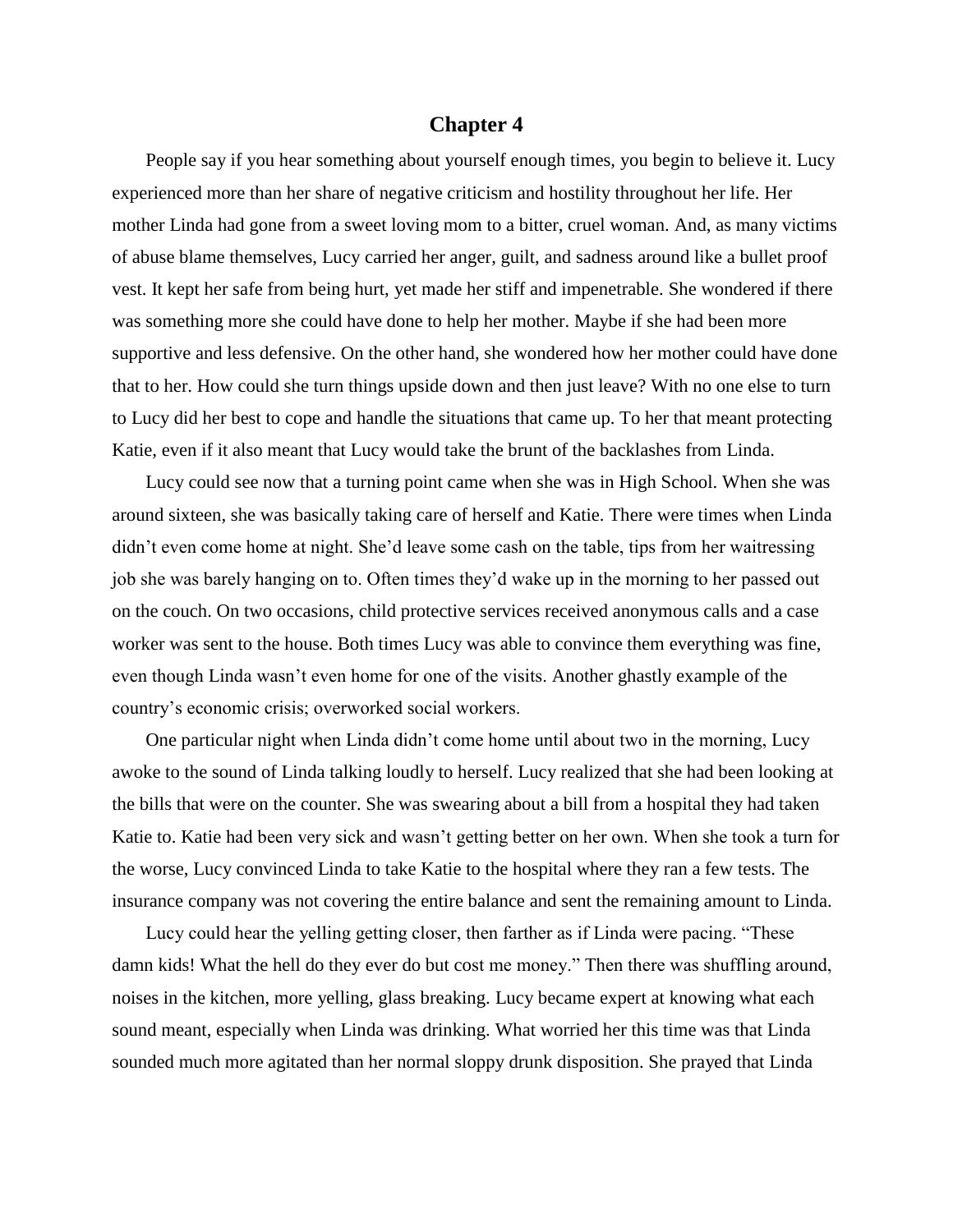hadn't been doing more than just drinking. Unfortunately, this wasn't the first time she had been concerned about that.

Lucy had been lying there for about an hour until she was sure Linda was done with her ranting, and fell asleep. The next day Lucy got Katie up early and the girls left for school without even having breakfast. Lucy also arranged for Katie to go home with her friend after school just in case things hadn't blown over at home by the time they got there.

When Linda woke up around one in the afternoon, she wondered where the girls were. She actually thought it was Saturday and not Thursday. She spent the next couple of hours fuming. By the time Lucy walked in around three-thirty, Linda reached her boiling point. She was sitting in a chair just staring at the front door.

"Where the hell have you been?" Linda held without moving a single muscle. Her dishwater blond hair was no longer sprinkled with gray, it was drowning in it. Lack of proper health and nutrition exacerbated the cruel pilfering that age was already executing on Linda's facial features. Instead of looking sophisticated and beautiful as most would have expected from her, she was haggard and beat down.

"School." Lucy said as she passed Linda and headed for the kitchen.

"You liar!" Linda jumped up from the chair and followed Lucy into the kitchen. "What could you possibly be doing at school on Saturday… and where's Katie?"

Trying to sound calm, while feeling the complete opposite inside, Lucy said, "Today is Thursday, mom. You can check the calendar if you don't believe me."

"Don't talk to me like I'm an idiot! Where's Katie?" Her breathing was fast and heavy.

"She's at Kelsey's house." Lucy set her things down on the table and then moved back toward the living room. She struggled to keep her voice steady. "Her mom picked them up after school so they could work on a project."

Linda grabbed Lucy's arm as she was walking by her. "You call her and get her back here right now!" Their eyes met only for a second, but it was long enough for Lucy to see where this was going.

"No!" Lucy jerked her arm away and ran toward her bedroom. Her mother chased behind, but Lucy was able to shut and lock the door just before Linda grabbed the knob.

"You little bitch! You better open this door right now!" Linda banged on the door with a closed fist. "Don't you dare think you are in charge here. You're just a stupid little girl!"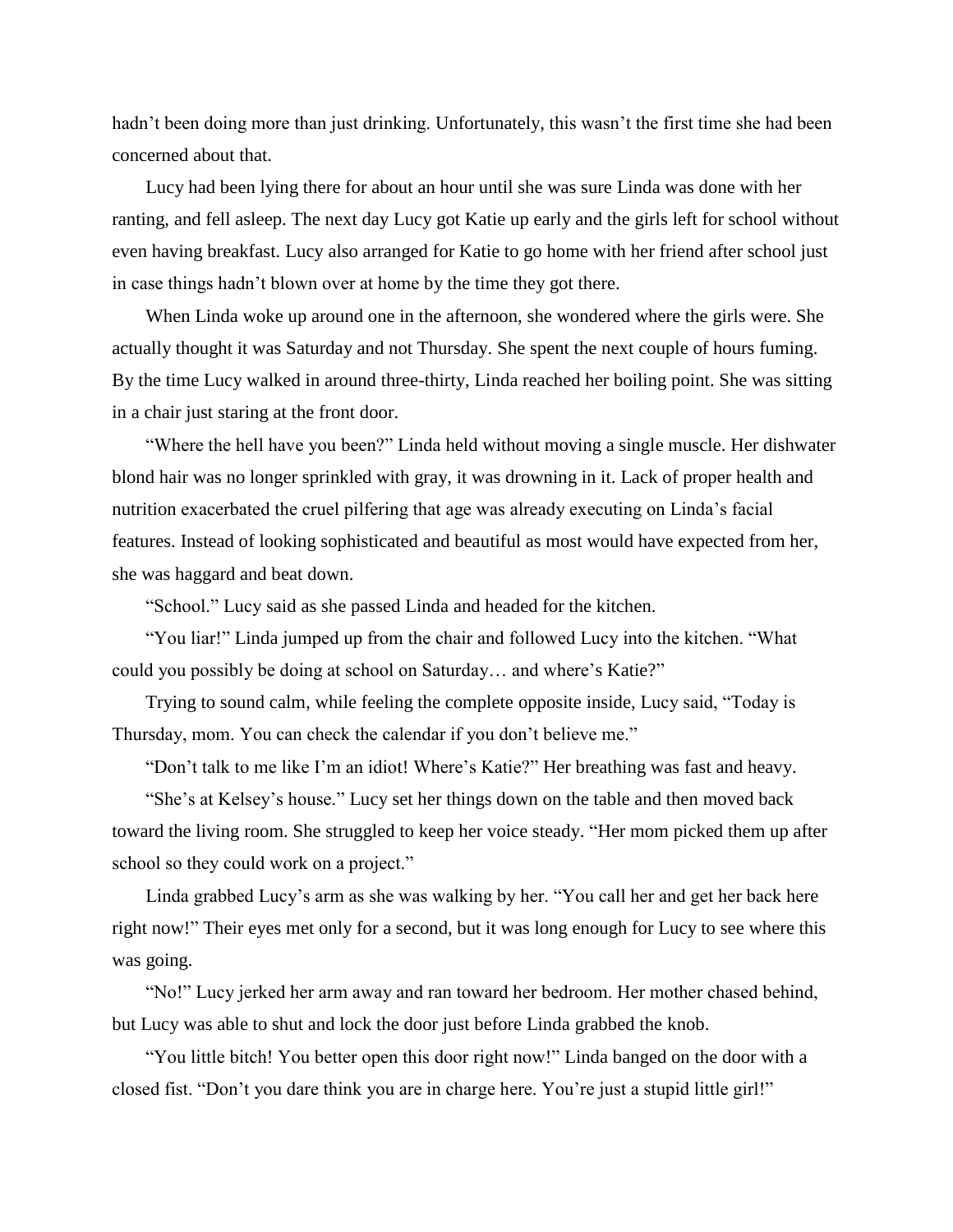Lucy slid down the back of the door with her hands over her ears. She knew the cycle, and she knew this outrage would eventually turn from anger to sorrow and then eventually, sometimes, pity. It was a standoff and with her will, she knew she would win. She thought of prisoners in solitary. How long would they sit, staring at that door waiting for it to open? She'd wait forever if she had to. She wouldn't crack under pressure.

"I'm your mother… and you have to… listen to me." Linda banged a few more times but her head couldn't handle the noise or the force. Her arm fell to her side. "You're not in charge of Katie, she's my…baby!" Her body slumped to the ground and propped against the door. "I'm in charge," she cried. "I'm the mom around here."

They both cried, Lucy silently, on either side of the door for twenty minutes before Linda made the first move. She went to the kitchen and began cleaning the mess from last night. Then she reached in her pocket, pulled out a wad of cash and plunked it on the table. Lucy stayed in her position against the door. Her face and eyes were still wet, but she was passed the emotional storm. Now she had to figure out what to do next. She could hear the rustling around going on in the other room but found herself still glued to the floor. After a few more minutes, there was a door slam, and then silence.

Still hesitant, she waited in her room until she felt safe, and then opened the door a crack to peak out. She knew her mother was gone because that was the only thing Linda could do when she felt guilty. Lucy went to the living room and then into the kitchen and noticed the money on the table along with a small white piece of paper. She walked over and picked up the paper which had only two words on it, *Forgive Me.*

Lucy began to cry again as she crumpled up the paper and threw it in the trash. She couldn't take a chance that Katie would see it. As bad as things were, both Linda and Lucy tried hard to make things seem normal when Katie was there. Walking sullenly back to the living room, Lucy collapsed on the couch. She grabbed a pillow and pulled it tight against her as she closed her eyes in complete exhaustion.

Lucy never felt more alone than she did at that moment. Not only did she believe there wasn't a sole out there that could help her, she was also very confused about her life and where it was going. Was that how things were supposed to be? How much longer could she go on like that? She couldn't have known that it would be six more years of being on that emotional rollercoaster.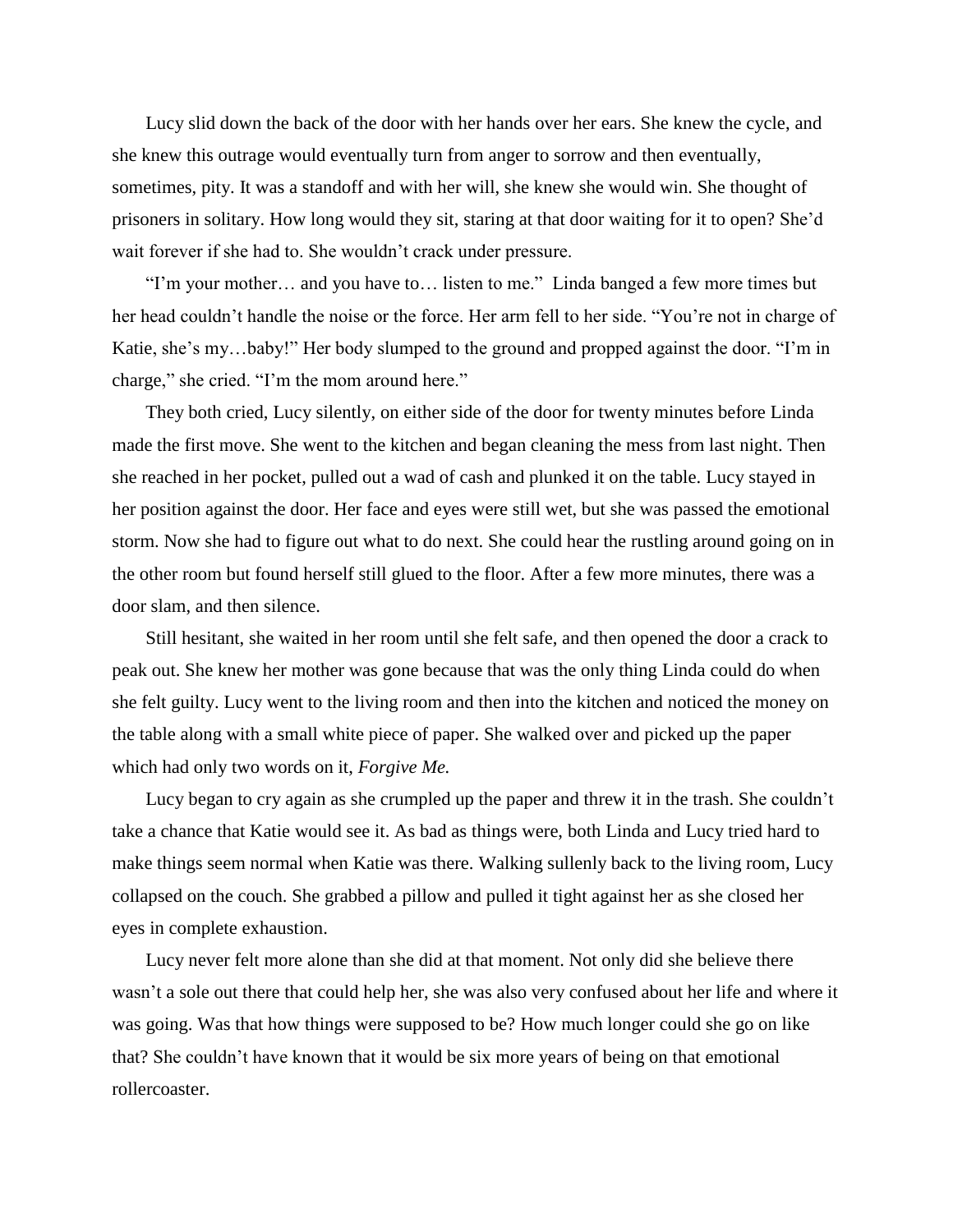Now the ride was over, but the aftermath was still very unstable. How could Lucy figure out who she was, or who she could become, if she didn't even know who she used to be? She couldn't find a place in her own family let alone the world. At times Lucy was a daughter, a sister, and a mother, but now she was nobody.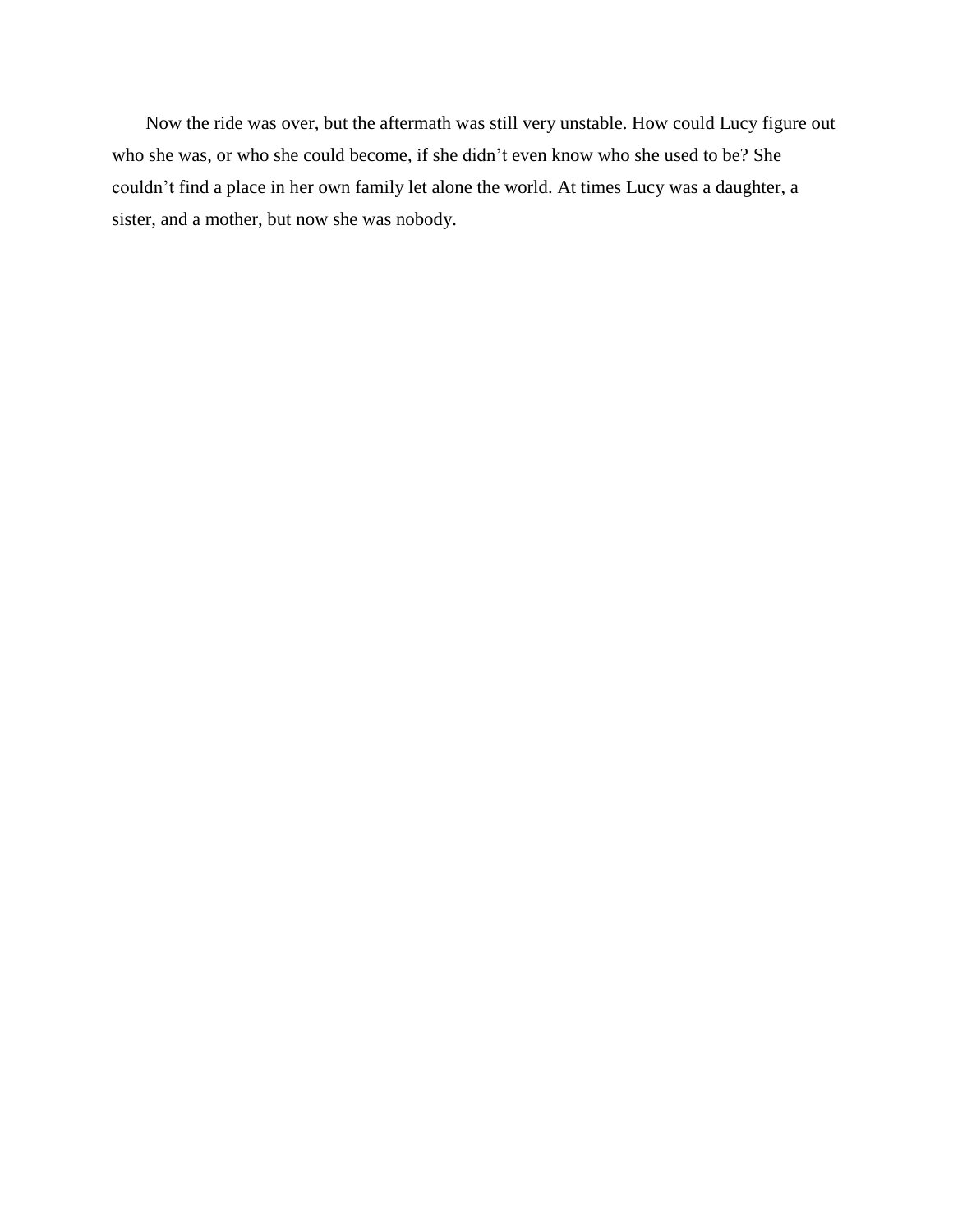## **Chapter 5**

"I'll drive," Anne offered as the two stood in the hallway about to leave. Anne was taller than Lucy, 5'7 to be exact. She had blonde hair that was long and straight. She was sweet and a bit naïve, and more on the cute side rather than pretty. It surprised Lucy how Anne was drawn to her even though Lucy was not very inviting. Anne was very laid back and friendly, and never took the things Lucy said personally. It didn't seem to faze her when Lucy was closed off or negative.

The club was about ninety percent full when they arrived, and the girls sat at a table more towards the front. Benny's friend Zach was on stage and about to finish up. They had missed the first guy and there would be a short break before Benny, who was third out of five.

The girls chatted a bit, but it was mostly Anne talking and Lucy listening. She wanted to tell Lucy all about a guy she was interested in at the hospital. She spoke as if they were in High School, saying things like, "totally hot," and "awesome." Lucy was just about to excuse herself to the restroom when Benny came on stage.

To start the night, Lucy had a couple of beers at home before she met Anne outside Mrs. Allen's apartment. She added to that the two drinks that came with the cover charge. Before Benny was through with his bit, she was feeling pretty out of it. Not being able to sit there any longer, she told Anne she was going to leave.

"I just gotta get outta here," Lucy said swaying in her chair just a bit. "It's too hot in here." "Okay, let's both go then," Anne said. "I'll drive us back. I'm fine."

Laughter bellowed through the room as Benny delivered his quips and stories in a conversational voice. That was part of his style. He wanted the audience to feel as though they were just hanging out talking with him. The bright lights on stage made it difficult to make out any intricacies in the audience, so he didn't notice that the girls were talking and not paying attention.

"No, Benny will be so bummed. You stay here and I'll take the bus." Lucy started to get up and tried to look totally in control.

"Are you sure, Lucy?" Anne sound worried.

"Really, I want to take my time going home anyway. I'll see you later."

Anne looked concerned but said, "Okay, be careful." She knew not to argue with Lucy. When she wanted to be alone, that was it, end of conversation.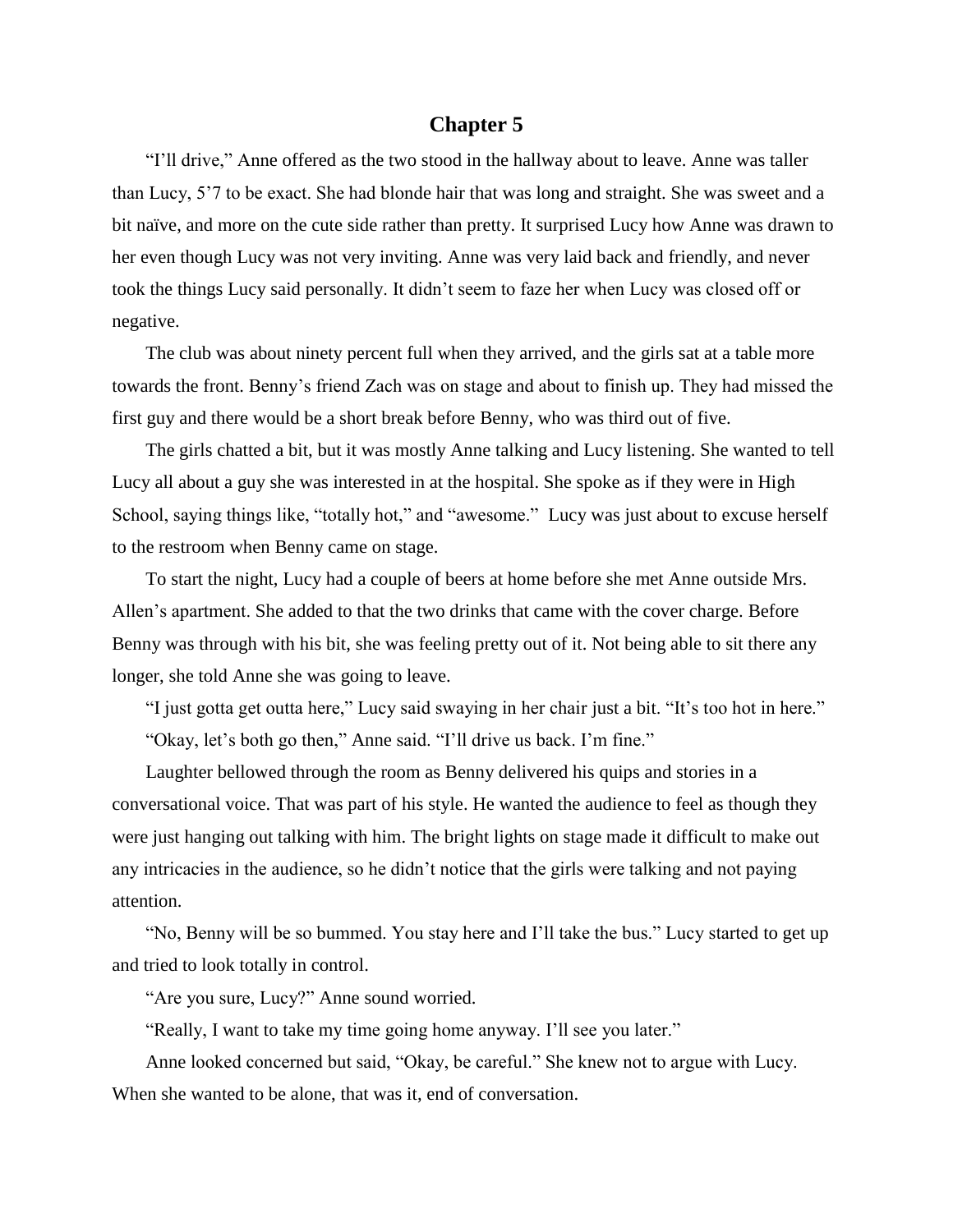Lucy walked to the back of the bar, out of sight, and stood for a few minutes. She couldn't quite leave yet because she actually wanted to hear some more of Benny's act. He was talking about his family being poor when he was growing up and how he and his brothers used to eat breakfast. He explained how they used to eat their cereal with a fork, then they'd pass the bowl with the milk to the next person to use. She laughed and on impulse looked around at the other people laughing. She noticed a man at the bar staring at her. He looked vaguely familiar and mouthed a "hey" that seemed to say he recognized her.

While she was still looking at him, he got up from the bar and walked toward her. Lucy's first instinct was to take off. Caught off guard and with a pretty good buzz, she turned too slow and the man was suddenly in front of her. He was clean shaven, wore a business suit and had short sandy-colored hair.

"Lucy…Lang." He snapped his fingers. "I thought that was you."

"Hi…uh," Lucy replied. She did think he looked familiar but still couldn't place him. She looked straight ahead as if she were engrossed in what was going on up on the stage.

"Kyle," he said as if everyone should remember him. "Kyle Benson, Westen High School, we had Mr. Beamer's Science class together." He put his hand out even though she wasn't looking at him.

"Oh, yeah, right, Mr. Beamer." She nodded and smiled but wasn't a hundred percent sure she remembered him. Then she took his hand and shook it.

"It's good to see you, Lucy," he said as if they had been long lost friends.

"Yeah, you too." Sure, she took that class, but that was a dozen years ago. And, she didn't really date too many guys in her class. She had to give him credit though. He remembered her, and he still approached her. Maybe he didn't remember *everything* about her.

Kyle crossed in front of her and stood on the other side as if to cause a distraction. Their eyes met for a moment and she noticed his deep blue eyes focusing tightly on hers, as if to get a read on what she was thinking. "How've you been, Lucy? You look great."

This was actually one of her better looking nights. Typically, due to her budget and motivation Lucy's wardrobe consisted of mostly jeans and t-shirts. Tonight, she had her hair down and wore just enough make-up to show up on her light olive complexion. She had on black and silver croppy pants and a short sleeve black shirt that fit snuggly against her thin body. She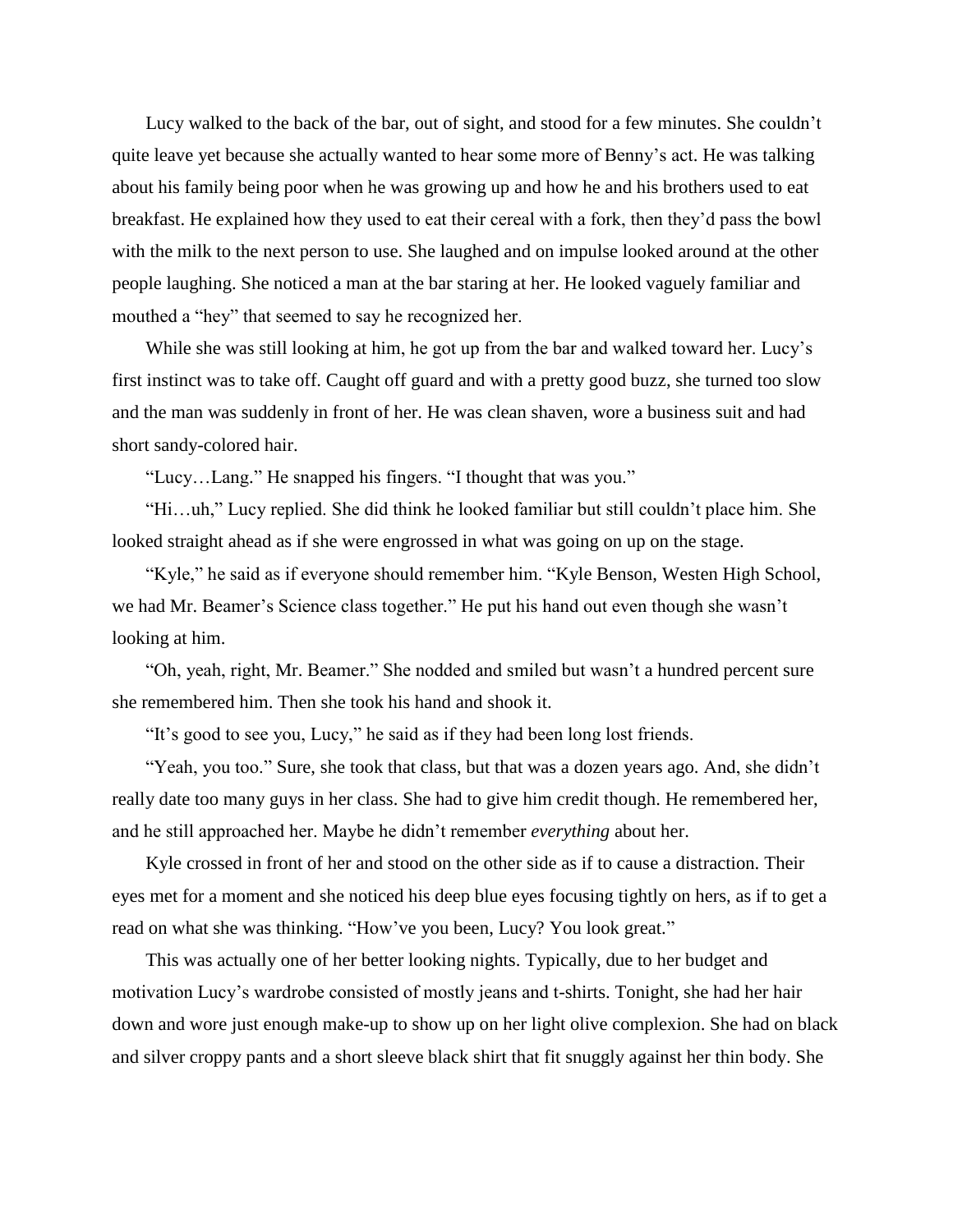would have normally felt uncomfortable talking as if they were old friends, but was in the mood to play along. "Good, and you?"

"Great. I'm working for a marketing company now. Some of us go out together after work…but everyone pretty much left." He gestured toward the door. "Were you leaving?"

"Actually…, yeah. But, good seeing you." She turned to walk away half hoping he would stop her. It had been months since she had dated anyone and almost two years since she'd had a boyfriend. It would be nice to talk to someone new since she rarely had the opportunity to meet new people.

Reaching out and grabbing her arm he said, "You need a ride?"

Lucy stopped and smiled, trying not to let on that she was happy, or that she had been drinking. That was a skill she had mastered over the years. "I was going to take the bus…but sure, thanks."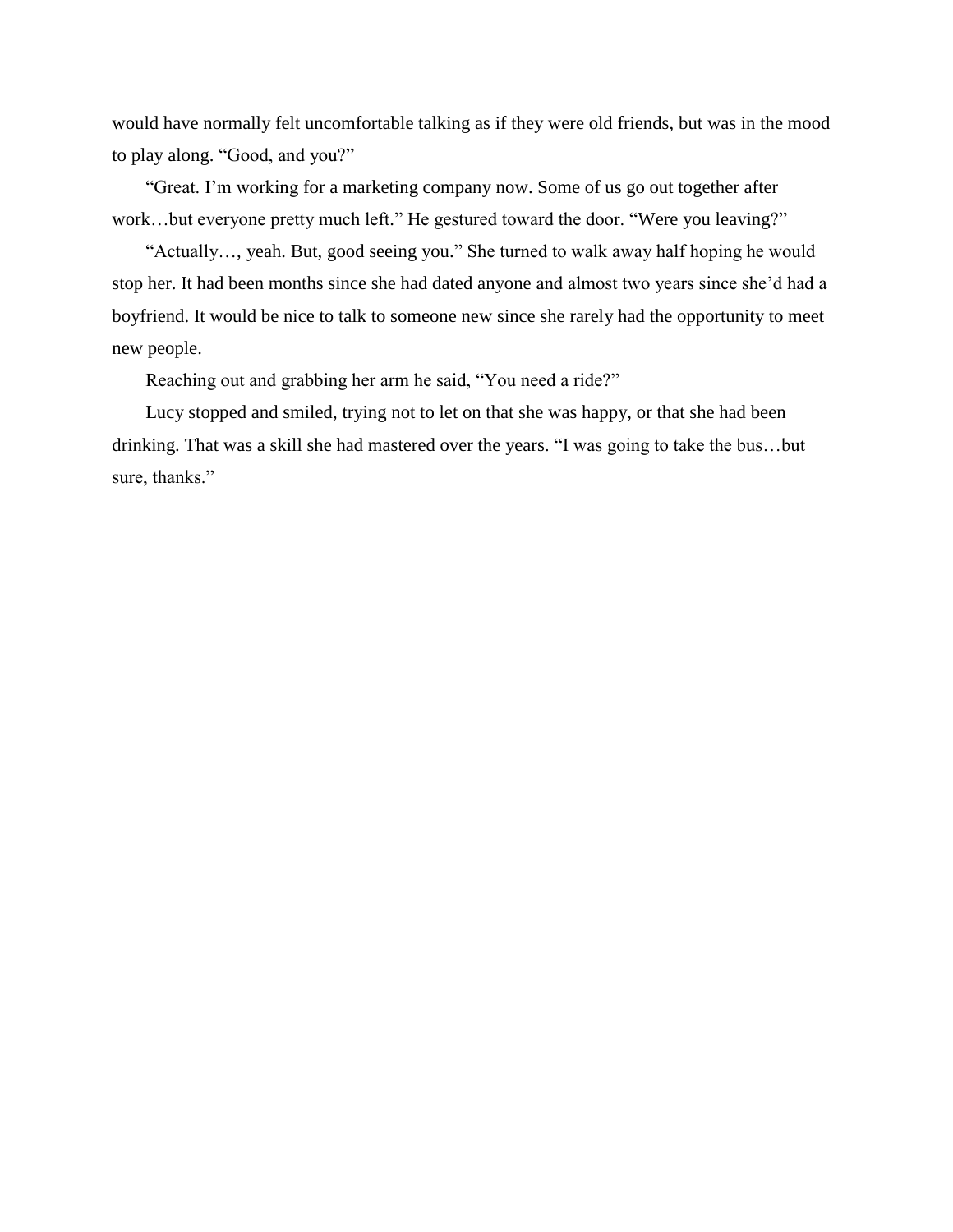## **Chapter 6**

Kyle had a black Toyota Four Runner and was parked just outside the club. As he opened her door in the full gentleman role, she felt a hint of hesitation. These were the situations that parents warned you were dangerous. Lucy knew that, but was in the mood to take chances. She got in and while Kyle walked around to the driver's side, she took a quick look in the mirror. She felt a twinge of excitement as he rounded the back end of the car and opened his door.

In the car, there was a brief moment of awkward silence until he began to search for music. He pressed number three on the CD player. "You like Green Day?" he said looking straight ahead.

"Sure"

"I remember now…you never did talk that much in school." He chuckled.

That was an unsettling statement to respond to. She didn't want to just start rambling like an idiot to prove him wrong, or keep sitting there like some wallflower. The pressure of the silent seconds ticking in her head caused a sudden, yet casual, "Sor-freakin-ry."

Taken by total surprise he burst out laughing. "Well I didn't expect that." He put a hand on her knee. "I'm the one who's sorry," he said. "Listen, I'm supposed to meet some friends for a get together. Do you want to go? It's just a few people for drinks and it's not too far from here."

"Sure, why not," she replied surprising herself.

"I just need to stop by the store. I always hate walking in empty handed."

Now at JPs Market, Lucy waited in the car while Kyle ran in to grab some wine for the party. Sitting there, Lucy suddenly began to feel that this was a big mistake. Her *fight or flight*  was kicking in and she thought the latter would be a much better option. She wondered why she had agreed to go with him. But, she knew why. Did she really think she could make it through a party being nice and polite to total strangers; enough for Kyle to like her and want to spend the night with her? Was she even sure that was what she wanted? The anxiety was rising in her and she was starting to lose the buzz she earned earlier in the evening.

Nervously, Lucy looked at her phone, then out into the store window. She glanced around all the angles of the car to see who was around. For a second she almost opened the door to get out and leave. In the back seat she noticed a small bag that looked like it was for toiletries. She grabbed it and began to rummage through it. It seemed to hold the usual stuff: mini toothpaste,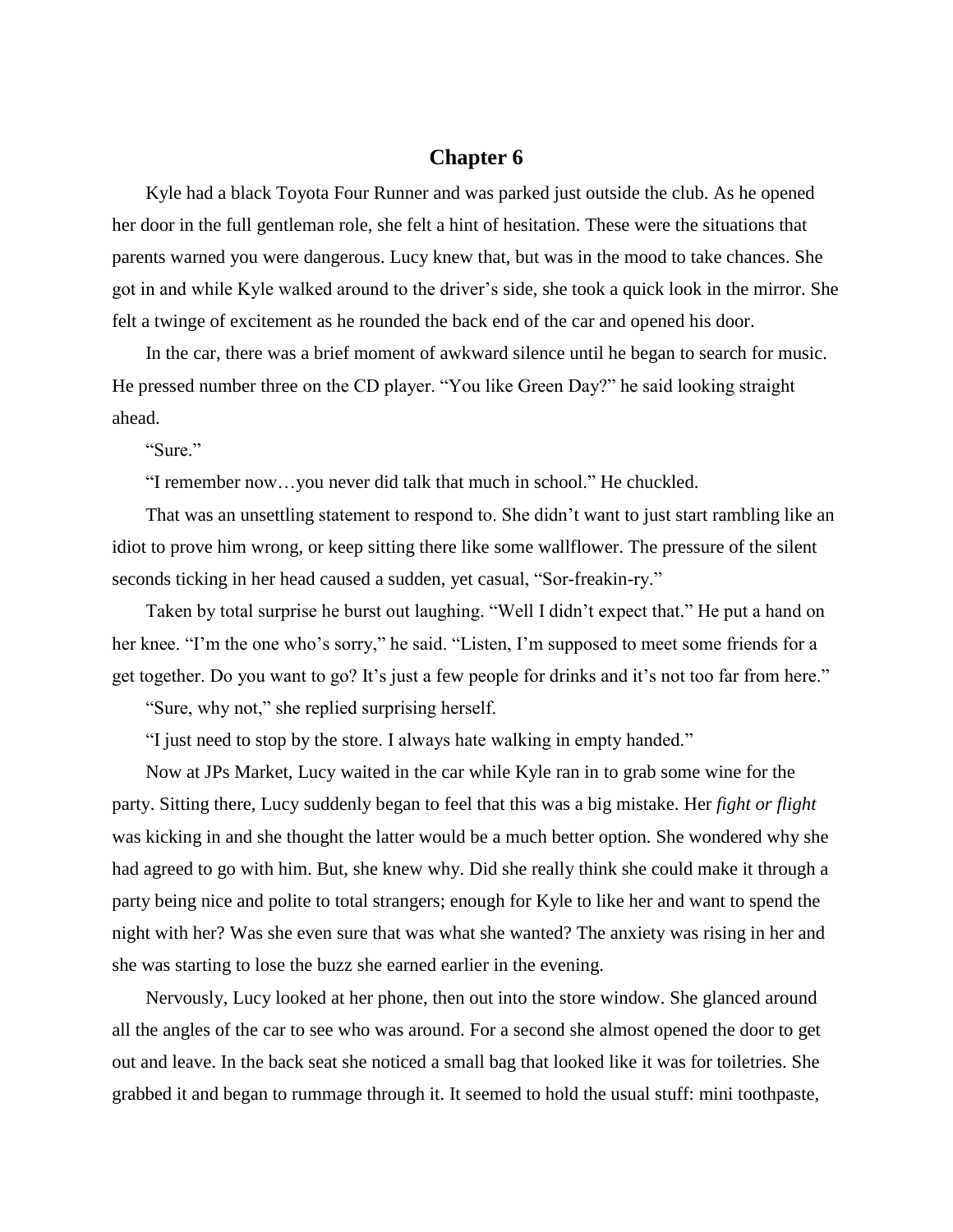floss, shampoo. Then she saw a prescription bottle. She yanked out the bottle and turned until she saw what it was; Vicoden.

Looking up she noticed that Kyle was not at the cash register yet. What was she considering here? What would he think of her if he found out? At this point she didn't really care. Besides, he wouldn't miss a few and it's always good to have a few pain killers around for emergency. Not to mention the fact that she needed to ease her current tensions. Popping open the bottle, she poured four pills into her hand. Holding them tightly in her hand, she replaced the cap and put the bottle back in the bag. She opened her purse and pulled out her wallet. On the side there was a zipper which she opened and tried to pour the pills in. To her dismay, only one pill fell in and the other three dropped between her legs. She looked up in a panic to see where Kyle was and found him paying at the counter. Now she really felt idiotic. She dug down and pulled one out and dropped it in the wallet*. Two more* she thought. Kyle grabbed his change and headed back to the car as Lucy dropped her wallet in her purse and set it on the floor.

"Hey," he said as he slid in the car. He reached in the bag, pulled out a candy bar and handed it to her. "Here, I got you a treat," he said smiling.

Lucy took the chocolate and replied, "Oh…thanks." She couldn't decide if that was strange or sweet, but she was leaning more towards sweet.

Kyle set the bag on the back seat next to the little black bag.

Lucy smiled, trying to act casual, and put her hands between her thighs as if she was cold, which actually she did feel a little chill. In the dark he wouldn't notice her looking for the pills so she began feeling around.

"Oh, I'll turn the heater on for you," he said.

"Thanks," she said still running her fingers around. Then, she felt them in the crease of the seat. "Mind if I have a sip of your water?" She gestured to a bottle with her head.

"Sure, but it's been there a few hours."

"That's okay. My throat is really dry." She turned her head to look out her window, popped the two of them in her mouth and took a long drink from the bottle. "Thanks."

"No problem." He smiled but kept his eyes on the road.

Ten minutes later they arrived at a two-story home in a family-style neighborhood. Kyle grabbed the bag, got out of the car and started to walk around to her side intending to open her door. Before he got there she was already opening the door to get out. The cool breeze felt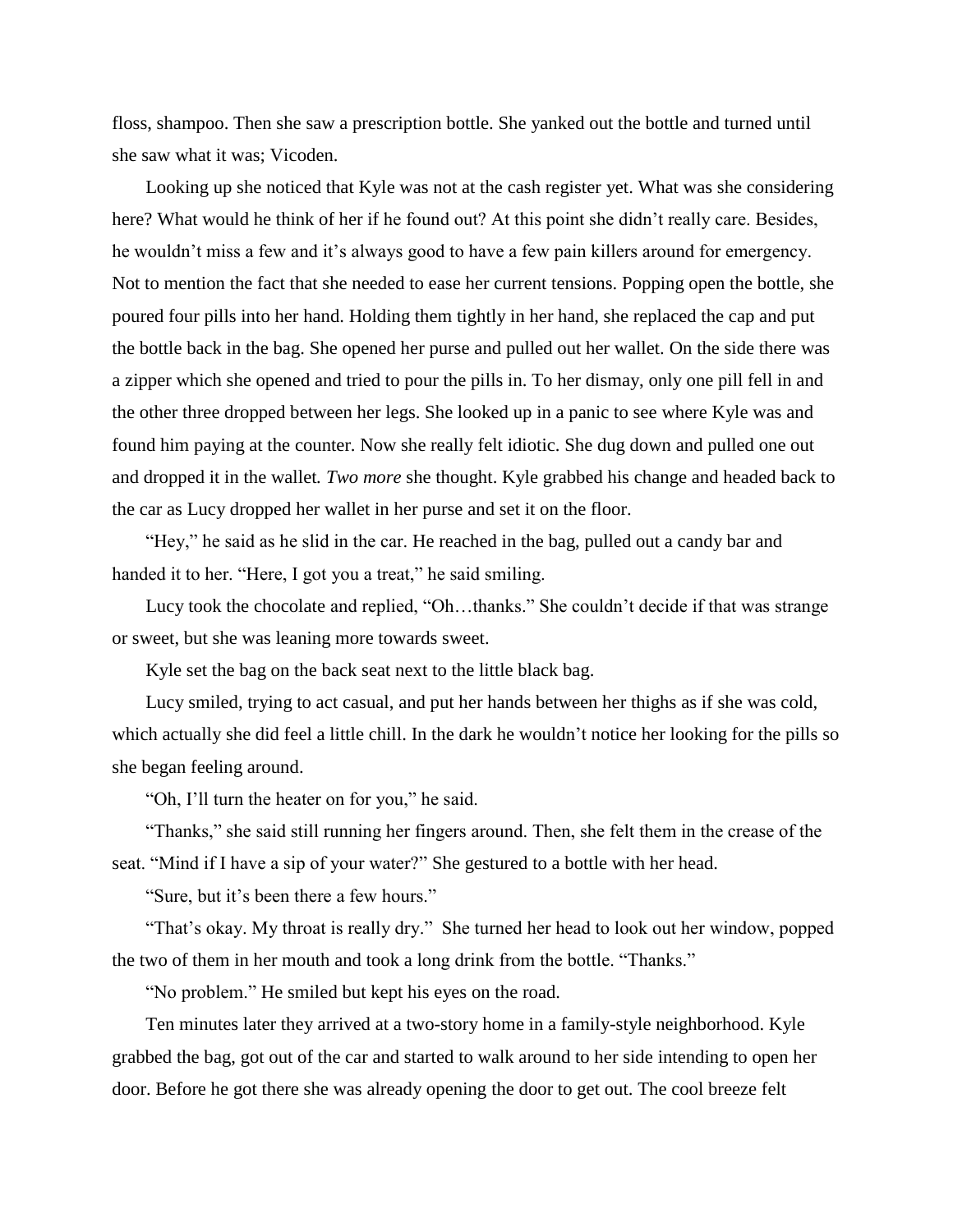exhilarating on her skin and flying through her hair. She froze for a brief moment to enjoy it and then her expression faded.

"Don't worry," he said as stood next to her. "Everyone here is really nice."

"Did I say I was worried?" She walked up the driveway towards the house as Kyle followed closely behind. He thought about the women he'd been dating lately compared to Lucy. There was something intriguing about her, but he couldn't put his finger on why he already felt an attraction to her. Hopefully tonight he could make her feel comfortable enough to reveal more about herself.

Walking through the door without knocking, they were greeted with "Kyle!" shouted in unison from half a dozen people. Lucy noted his obvious popularity. Like magic, a woman appeared from a doorway and handed them each a margarita. That will work. For the few cars that were outside, there were more people than she expected. The house was dimly lit and there were several candles lit throughout the main living area. Most of the guests were standing in and about the living and kitchen area and a couple was sitting outside, talking as if they were having a very serious discussion.

Kyle introduced Lucy as a friend to most of the guests but she barely remembered anyone's name. They'd only been there for about thirty minutes, but the alcohol-pills-alcohol schedule she was executing caused her head to spin, fast! She spied a seat at the end of the sofa and went straight for it without letting Kyle know. She didn't want to interrupt his conversation with a beautifully dressed woman who appeared to be the hostess. From the sofa, she watched as Kyle smiled and touched the woman's arm during their conversation. Instinctively it made her smile for a moment. All around her she listened to bits of broken chit chat on various topics, until Kyle finally turned and noticed her on the couch.

"I'll be right back," he said softly in her ear after walking over to her. "Do you need to go?" He gestured toward the hallway and she assumed that meant the restroom.

"I'm fine," Lucy replied taking note of the gentle way about him. It was like he was speaking to a timid child. She assumed he was that way with everyone based on her earlier observation; otherwise she may have been offended. Or maybe he was treating her with kid gloves. She wasn't sure of anything at that point except that her head was starting to feel inflated.

Lucy watched Kyle as he walked off and disappeared down a hallway. *How the hell did I get myself into this on?* she thought. She figured that her best bet was to apologize and ask him to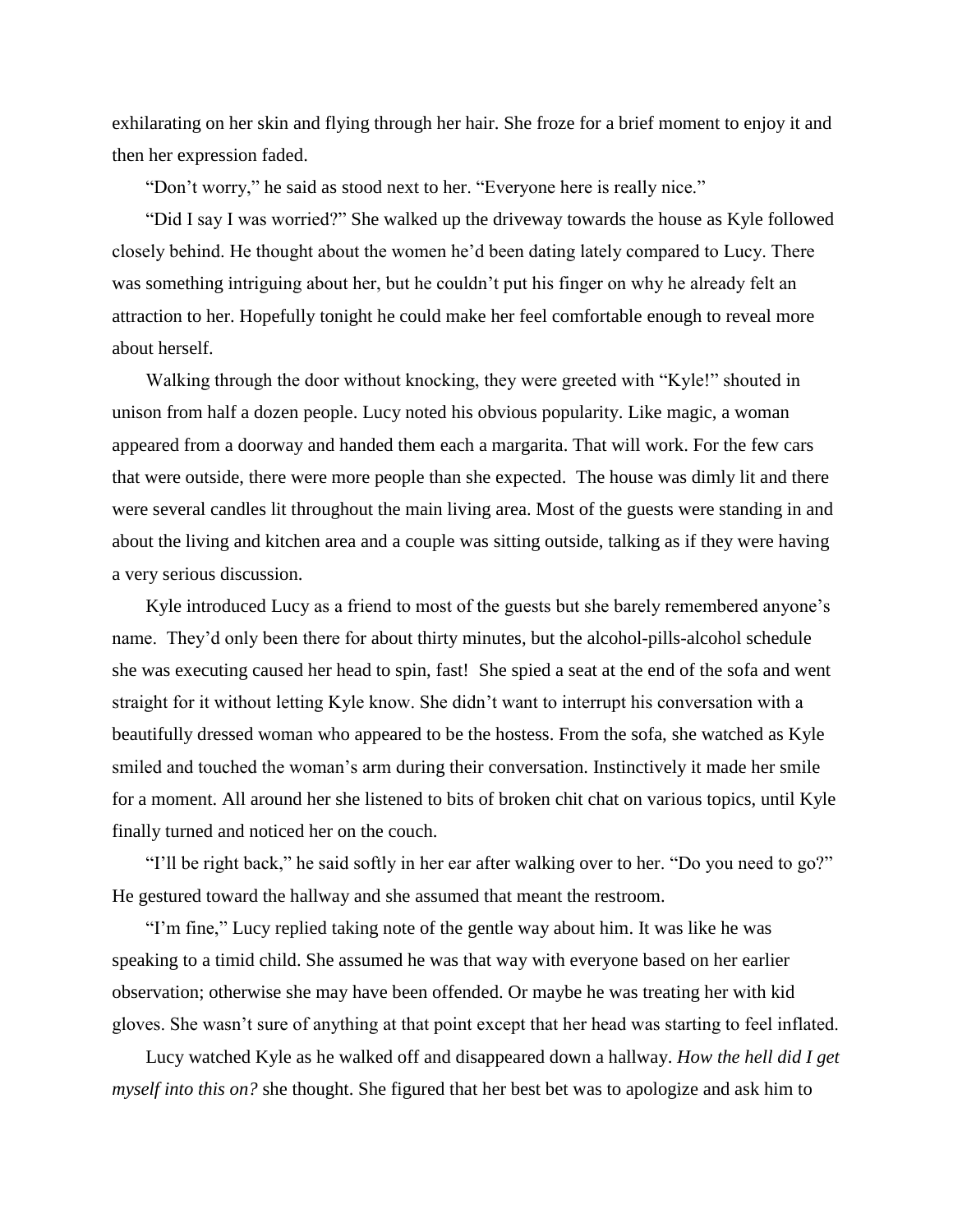take her home. On the other hand, she absolutely hated asking people for help or being an imposition. Before she knew it, she was off the couch and headed for the door. Walking past a sea of blurry faces, the door seemed to be getting further and further away. An arm that didn't appear to be attached to anyone reached out to her.

"Are you okay?" a voice murmured in slow motion.

Lucy picked up the pace and started running. She finally reached the door and bolted outside. There was no way she could make it home like this. She wanted to puke it out of her, but she was well aware it was too late for that. Her head was blowing up, spinning, but if she could get to a bus stop she was home free. About a year ago, Lucy was without her own transportation and completely mastered the bus system. She slowed from her run to a speed walk until she got to a main road, and miraculously tracked down a bus stop. After a few minutes of standing under the dimly lit bus sign, next to a thin Hispanic man, the bus finally arrived. She thought about jumping in front of it instead of getting on. How she made it back from there to the Sunset Vista apartments is a complete blackout.

## **\*\*\***

When Benny's set was over, Anne was there waiting for him with a giant grin. "You were so great," she cheered while doing little mini claps with her hands. She had explained that Lucy left, but saw most of his time. She also told him that Lucy apologized and said that Benny did a great job. He knew better. That didn't sound like Lucy, and Anne was always trying to smooth things over.

"Thanks, Anne," he said modestly. "But I blew that bit about bosses."

Benny had insisted on them following each other home to be safe. He enjoyed taking on that big brother role since he didn't have any sisters of his own, just brothers. Normally he would be going out to continue the laughs with his buddies, but he had to admit he was tired from all the apprehension of the night.

Returning from the parking lot, Benny and Anne walked back to the apartment. They talked and laughed about the show and hadn't even noticed that they were about to step right on top of Lucy. There she was lying on the ground a few feet away from the stairs.

"Oh my God, Lucy!" Anne screeched as she ran and kneeled down next to Lucy.